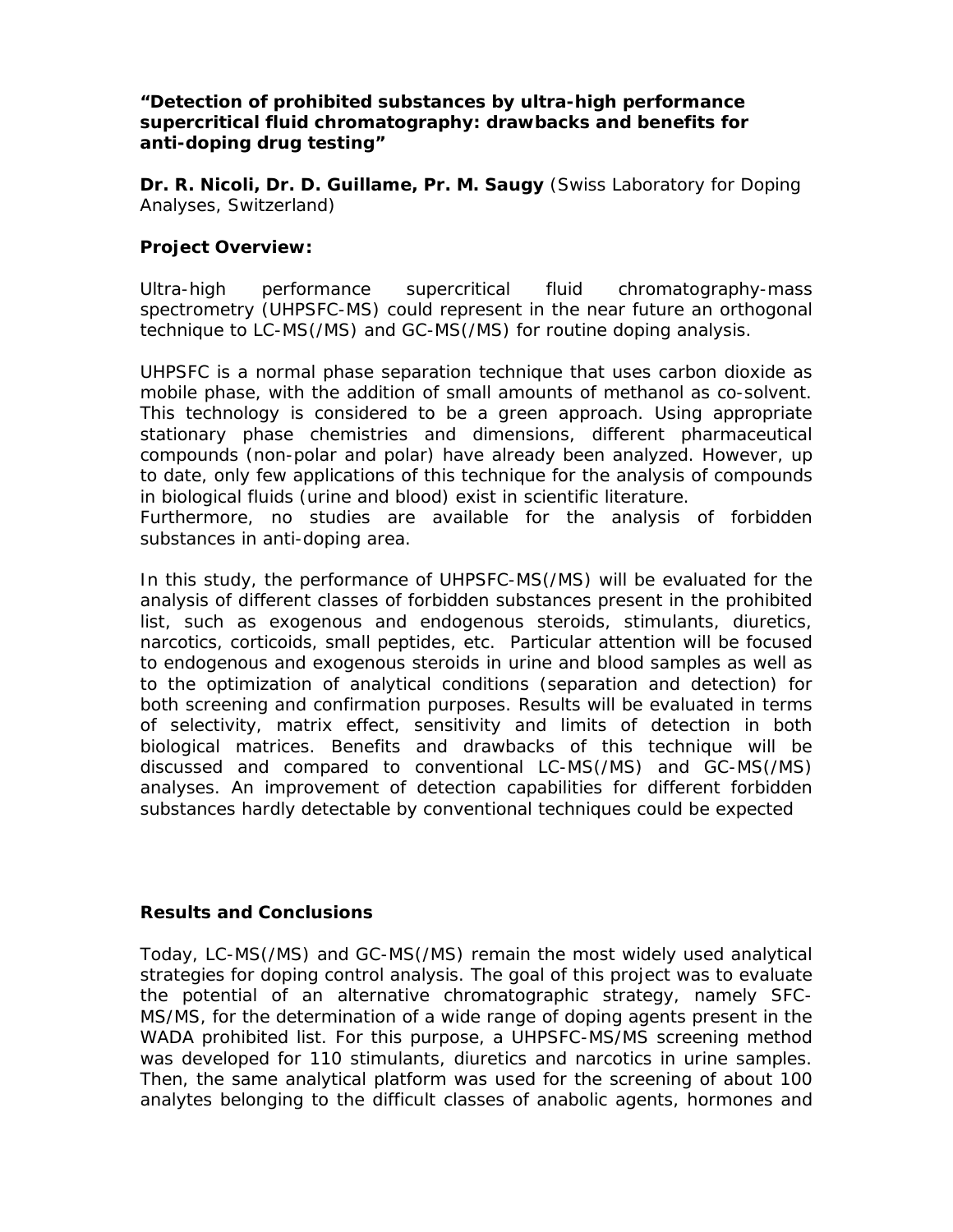metabolic modulators, synthetic cannabinoids and glucocorticoids in urine samples.

From these two large screening methods, we were able to demonstrate that SFC-MS/MS was extremely reliable and could be considered as an ideal alternative to the widely used LC-MS(/MS) and GC-MS(/MS) platforms for the determination of diverse substances in biological matrices. In this project, the following benefits were noticed in SFC-MS/MS:

1. The retention of SFC is mostly based on polar interactions with the stationary phases (i.e. dipole-dipole and hydrogen bonding), which is the opposite of RPLC, where the retention is driven by hydrophobic interactions. Then, some polar doping agents present in the WADA prohibited list (e.g. methylecgonine, octopamine, oxilofrine, synephrine, phenylephrine…) were sufficiently retained in SFC, while it was not the case in RPLC under generic screening conditions.

2. Because the retention mechanisms in SFC and RPLC are orthogonal, some problematic coelutions in RPLC can be "easily" resolved in SFC and *viceversa*. This feature was particularly useful for the determination of anabolic agents. In this particular class of compounds, there were indeed a significant number of isobaric substances that deserve special chromatographic attention, since they cannot be resolved by MS/MS detection.

3. In SFC-MS/MS, and contrary to what happen for GC-MS(/MS), the urine samples can be directly analyzed, without the need for a chemical derivatization strategy. Therefore, the sample treatment was simplified and the analytical throughput was strongly enhanced in SFC vs. GC. In view of the workload undergone by a doping control analysis laboratory, such a rapid procedure could be of great value.

4. The instrumental sensitivities achieved in SFC-MS/MS were adequate for screening purposes. Indeed, the LOD achieved were systematically below the MRPLs fixed by the WADA. For the 100 anabolic agents, hormones and metabolic modulators, synthetic cannabinoids and glucocorticoids, there were only one metabolite of each of these substances (norethisterone, turinabol and norbolethone) that did not meet the MRPL criteria among the 100 tested compounds. Through this project, we demonstrated that the sensitivities achieved in SFCMS/MS were comparable and often improved with regard to RPLC-MS/MS and GC-MS/MS, due to the very limited amount of water in the SFC mobile phase.

5. The susceptibility of the developed SFC-MS/MS methods towards matrix effects was evaluated at different concentration levels and the obtained results were compared to that of LC-MS/MS and GC-MS/MS (in some cases). The matrix effects were very low in UHPSFCMS/ MS, and slightly higher in UHPLC-MS/MS, and unacceptable in GC-MS/MS, due to "matrix induced chromatographic response enhancement", that could jeopardize the reliability of the method.

Thanks to this project, UHPSFC was for the first time proven to be applicable for the screening of doping agents in urine samples. The application range that can be managed in SFC-MS/MS was found to be similar and even larger than RPLC-MS/MS. Compared to GC-MS/MS, a much higher throughput can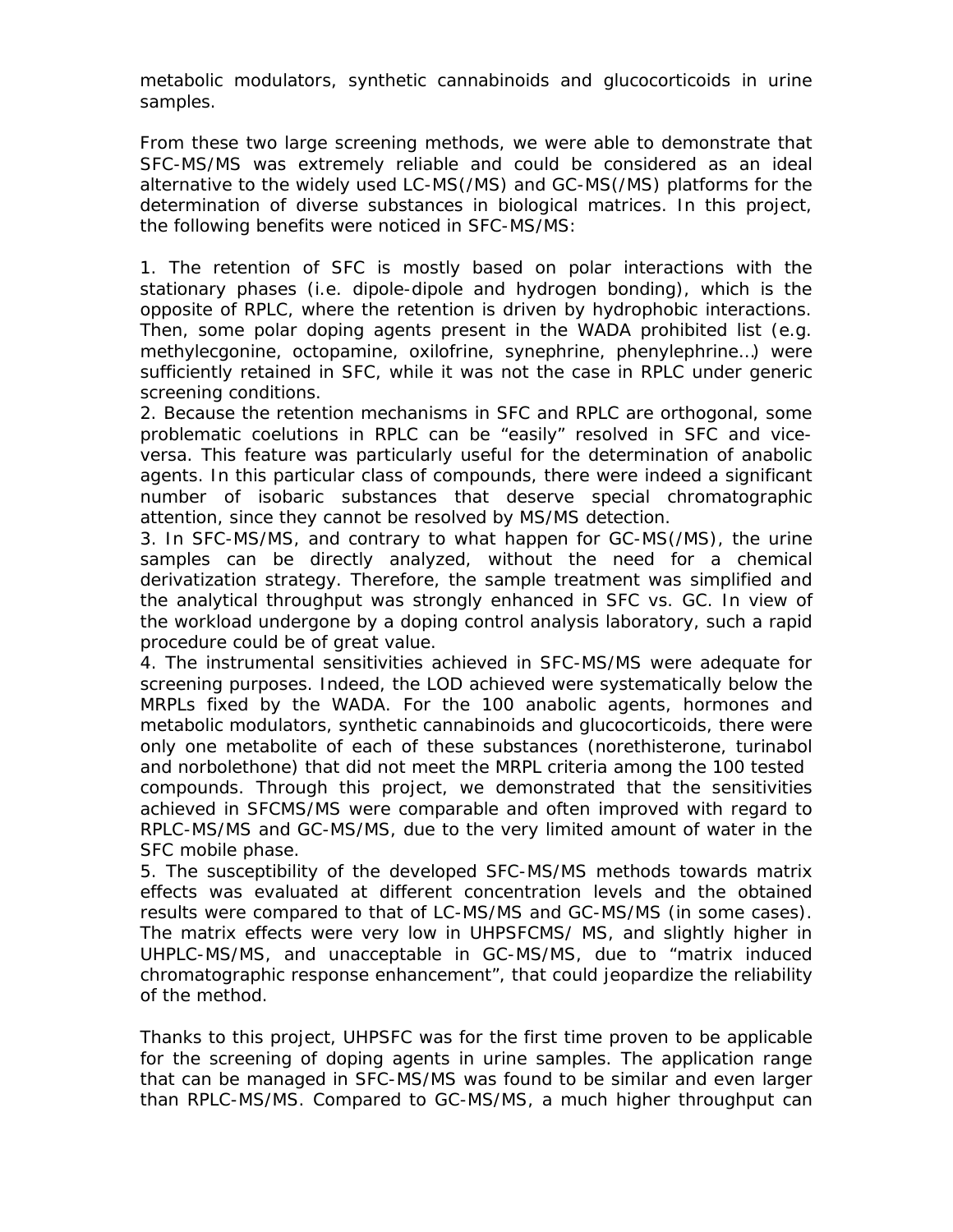be achieved, as there was no need for chemical derivatization. The benefits reported in UHPSFC–MS/MS make this approach very attractive and promising for doping control analysis, as a screening strategy or possibly as a confirmatory approach.

## **Publication/Presentation related to the project**

1. L. Novakova, V. Desfontaine, F. Ponzetto, R. Nicoli, M. Saugy, J.-L. Veuthey, D. Guillarme, *Fast and sensitive supercritical fluid chromatographytandem mass spectrometry multi-class screening method for the determination of doping agents in urine*, Anal. Chim. Acta (2016) 915, 102- 110.

2. V. Desfontaine, L. Novakova, F. Ponzetto, R. Nicoli, M. Saugy, J.-L. Veuthey, D. Guillarme, *Ultra high performance liquid chromatography and supercritical fluid chromaography asemerging techniques for the rapid screening of anabolic agents in urine for doping control*, J. Chromatogr. A (2016) accepted, in press.

**Oral presentations** of results from this project were made during the following meetings:

1. Lucie Novakova, Vincent Desfontaine, Federico Ponzetto, Raul Nicoli, Martial Saugy, Jean-Luc Veuthey, Davy Guillarme, *Can SFC-MS/MS succeed in doping control analysis?* Waters EU User Meeting on SFC, Purification & Related Technologies, 3. -4. December 2015, Prague, CR

2. A. Grand-Guillaume Perrenoud, L. Novakova, R. Nicoli, M. Saugy, J.L. Veuthey, D. Guillarme, *UHPSFC-MS/MS: from hyphenation optimisation to high sensitivity doping agents analysis in urine.* HTC-13 – Bruges, Belgium, January 2014

**Poster presentations** of results from this project were made during the following meetings:

1. L. Novakova, V. Desfontaine, F. Ponzetto, R. Nicoli, M. Saugy, J.-L. Veuthey, D. Guillarme, *UHPSFC-MS/MS as a viable option in doping control analysis,* HPLC 2016, San Francisco, 2016. 3rd place Winner Best Poster Award.

2. R. Nicoli, L. Novakova, A. Grand-Guillaume Perrenoud, J.-L. Veuthey, D. Guillarme, M. Saugy, *UHPSFC-ESI-MS/MS: a powerful analytical platform for screening of doping agents in urine by 'dilute-and-shoot',* Mandred Donike Workshop, Cologne, February 2016

3. R. Nicoli, V. Desfontaine, L. Novakova, F. Ponzetto, J.-L. Veuthey, D. Guillarme, M. Saugy, *Fast and sensitive screening of anabolic agents in urine samples by UHPSFC-MS/MS and UHPLCMS/ MS: a comparison study,*  Mandred Donike Workshop, Cologne, February 2016

4. A. Grand-Guillaume Perrenoud, L. Novakova, R. Nicoli, M. Saugy, J.L. Veuthey, D. Guillarme, *UHPSFC-ESI/MS/MS: a powerful platform for high sensitivity doping agents analysis in urine.* Drug Analysis 2014, Liège, Belgium, June 2014

5. L. Novakova, M. Rentsch, A. Grand-Guillaume Perrenoud, R. Nicoli, M. Saugy, J.L. Veuthey, D. Guillarme, *Optimization and application of UHPSFC-*